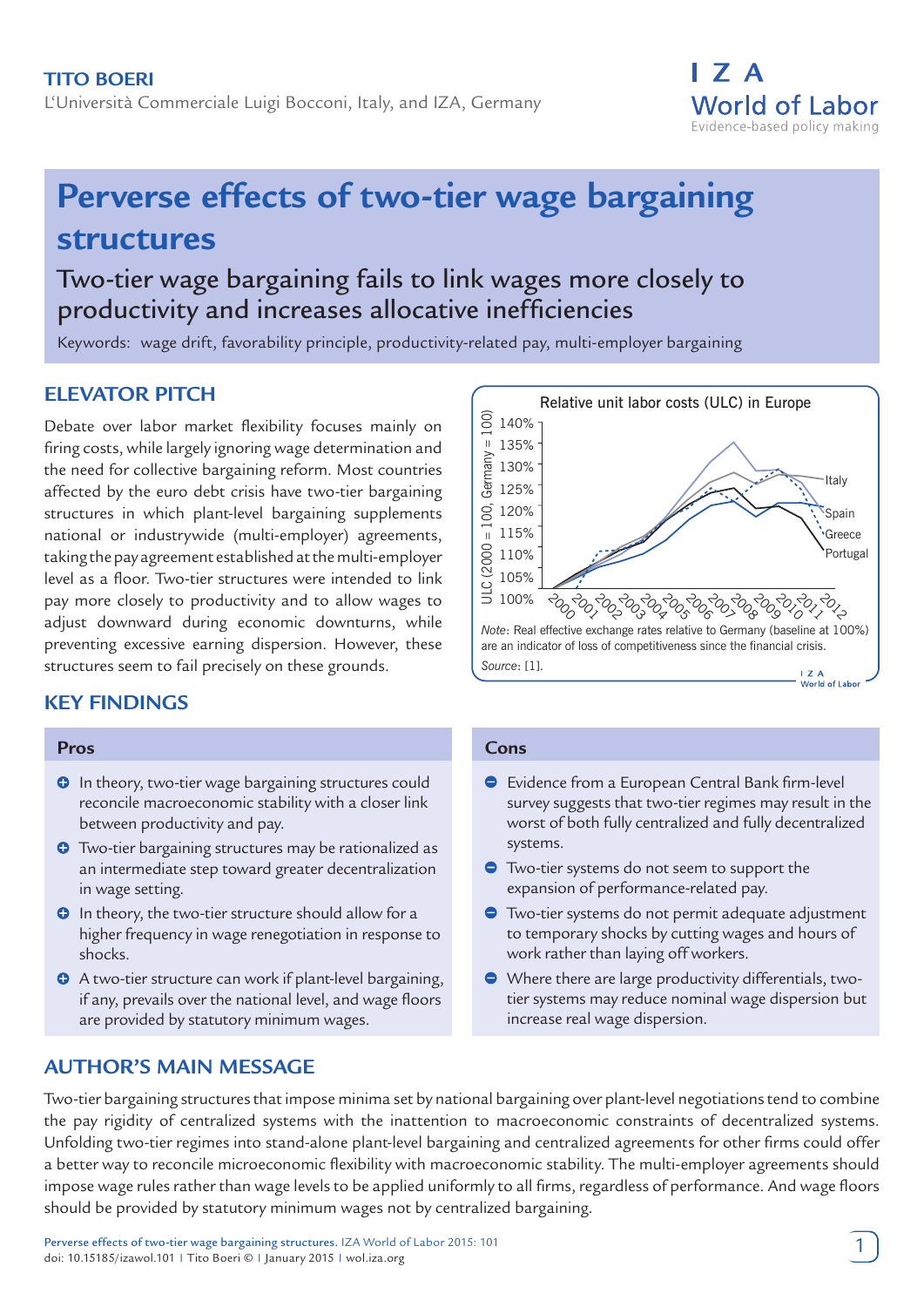## **MOTIVATION**

Two-tier bargaining structures such as those prevailing in the countries affected by the eurozone crisis are claimed to be responsible for the loss of competitiveness of these countries, as documented by their real effective exchange rate appreciation relative to Germany in the last 15 years (see illustration on p.1). Based on findings such as these, the European Commission, European Central Bank, and International Monetary Fund (the so-called Troika) have been requesting reforms to collective bargaining structures as a condition for providing external assistance. Surprisingly enough, the same multilateral organizations now pushing for reforms of bargaining systems had previously praised the introduction of these two-tier structures as a way to reconcile macroeconomic stability with some microeconomic flexibility in wage setting, enabling a closer link between productivity and pay.

In these bargaining structures, multi-employer wage agreements (at the national, industry, or regional levels) coexist with plant- or firm-level, single-employer negotiations over a wide array of issues, including pay levels. There is, however, a hierarchy in these structures, brought about as a result of opposition by labor unions to a fully decentralized system and resistance by employers' associations, dominated by large firms, to more competition in wage setting. The result is a sort of "controlled decentralization," in which the national wage agreement dominates wage-setting at the local level. Wage floors are imposed on lower level bargaining by the multi-employer agreements according to the so-called "favorability principle," which prevents plant-level agreements from making workers worse off than they are under the higher level bargaining (*in peius*).

What could explain such a sea change in recommendations by lending institutions and multilateral organizations? Did two-tier bargaining structures fail to do what they were expected to do? If so, was it because they failed to deliver macroeconomic stability or the microeconomic flexibility they were supposed to achieve?

While much work has been done in analyzing the different effects on wages, employment, and earning differentials of centralized and decentralized bargaining structures, much less is known about the properties of the two-tier structures. Drawing on data from a cross-country survey coordinated by the European Central Bank, it is possible to fill in some of the gaps and shed light on the performance of two-tier bargaining relative to either fully centralized or fully decentralized systems, all the while acknowledging the heterogeneity of bargaining regimes in different countries.

## **DISCUSSION OF PROS AND CONS**

The general structure of two-tier bargaining is one in which the higher level of bargaining dominates, leaving to plant-level bargaining only the ability to influence wages through "wage drift" with respect to wages at the national or industry level. Sometimes this

#### **Wage drift**

*Wage drift* refers to the increase in worker compensation negotiated at the single plant (or firm) level relative to the level decided at the multi-employer (national, industrywide, or regional) level.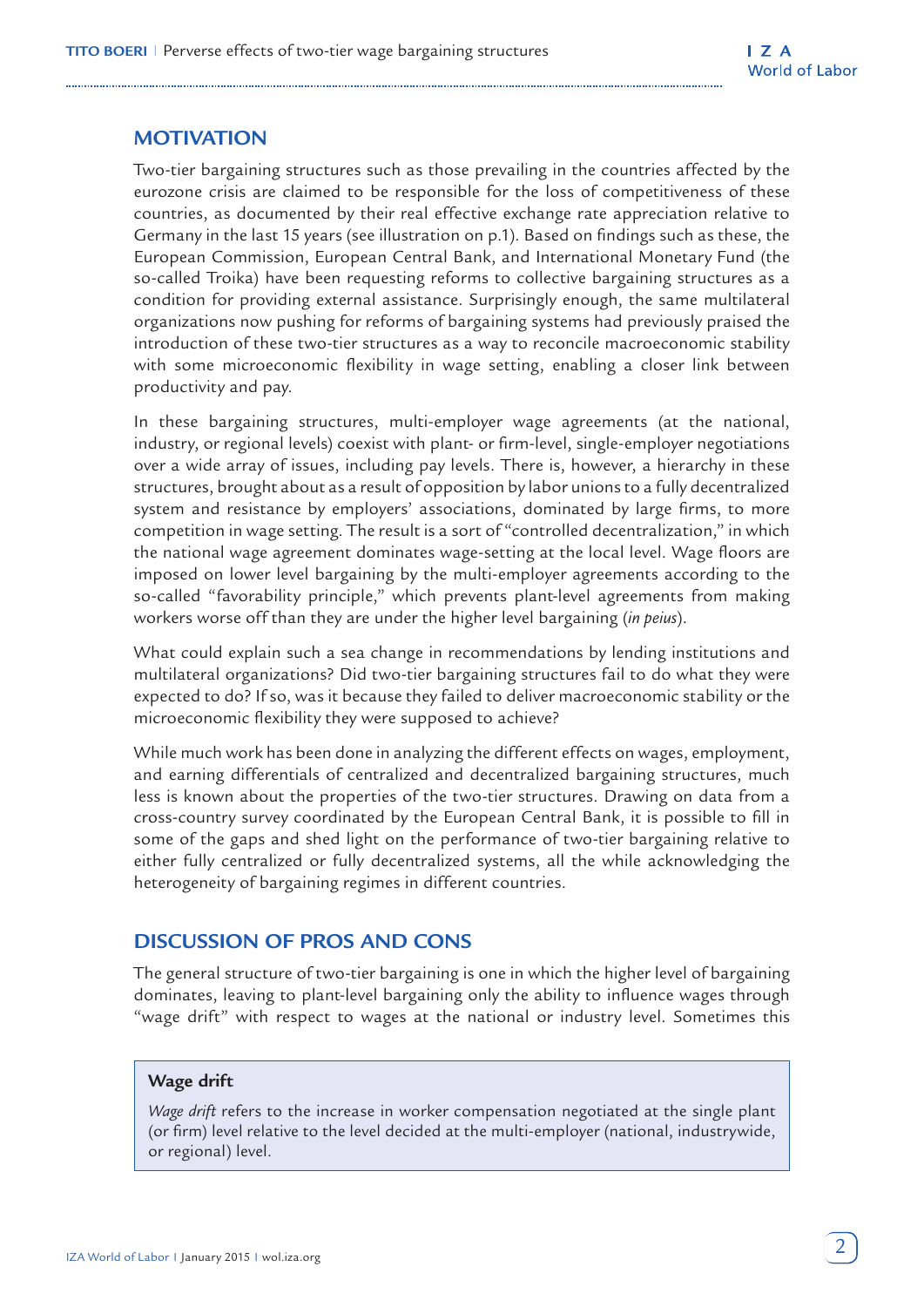favorability principle extends to issues beyond wages and encompasses other standards determined at a higher level, such as hours of work and annual leave, and these terms too can only be improved (from the employees' perspective) but not worsened at the lower level.

Beginning in the 1990s, a large number of countries began to adopt two-tier bargaining structures or to extend the scope of two-tier structures that were already in place. For instance, in Denmark the proportion of firms carrying out two-tier bargaining more than doubled between 1989 and 1995, with industry-level collective bargaining agreements fixing the minimum wage and plant-level negotiations raising the levels. Belgium experienced a similar expansion. While two-tier structures were already in place in Belgium during the 1970s, they were quite limited in scope. Then, from 1980 to the mid-1990s, the number of firms involved in both industry- and plant-level agreements increased tenfold [2]. Two-tier bargaining structures were also in place in Austria, Finland, Italy, the Netherlands, Norway, and Sweden by the turn of the 21st century [3], [4]. More recently, Portugal and Spain have joined this movement, although decentralization has never been as organized there as in the countries where two-tier systems have a longer tradition [5].

Although the history and design of these structures differ considerably from country to country, a common impetus behind their development was the search for an organized or controlled form of decentralized collective bargaining. The so-called "social partners," rather than moving from fully centralized to fully decentralized structures, opted for operating somewhere in the middle.

Three key forces played an important role in the shift toward greater decentralization and the emergence of two-tier structures. The first was globalization and import competition by goods from low-labor-cost countries that eroded the rents that could be shared at the bargaining table. Globalization also increased the employment bias of centralized wage setting, since plant-level employment levels cannot be negotiated under higherlevel centralized bargaining. A second factor was the unbundling of production along the value chain, with large firms optimizing production on a plant by plant basis, which requires negotiating all aspects of production simultaneously. The third factor, which applies only to eurozone countries, was the introduction of the common currency, which de facto decentralized even the most centralized wage structures by depriving national agreements of any agent who could make credible commitments to a targeted inflation rate [1].

#### **Where do two-tier bargaining structures exist?**

Most studies on collective bargaining look solely at aggregate figures of coverage at different bargaining levels, without considering the nature of the participants in these bargaining structures. The European Central Bank's Wage Dynamics Network survey, an ad hoc survey on wage and pricing policies at the firm level in the EU, collects some information on bargaining structures at large and middle-size firms. Only cross-section data for 2007–2009, covering 13 countries (Austria, Czech Republic, Estonia, France, Greece, Hungary, Italy, Ireland, Lithuania, the Netherlands, Portugal, Slovenia, and Spain) are currently available to researchers.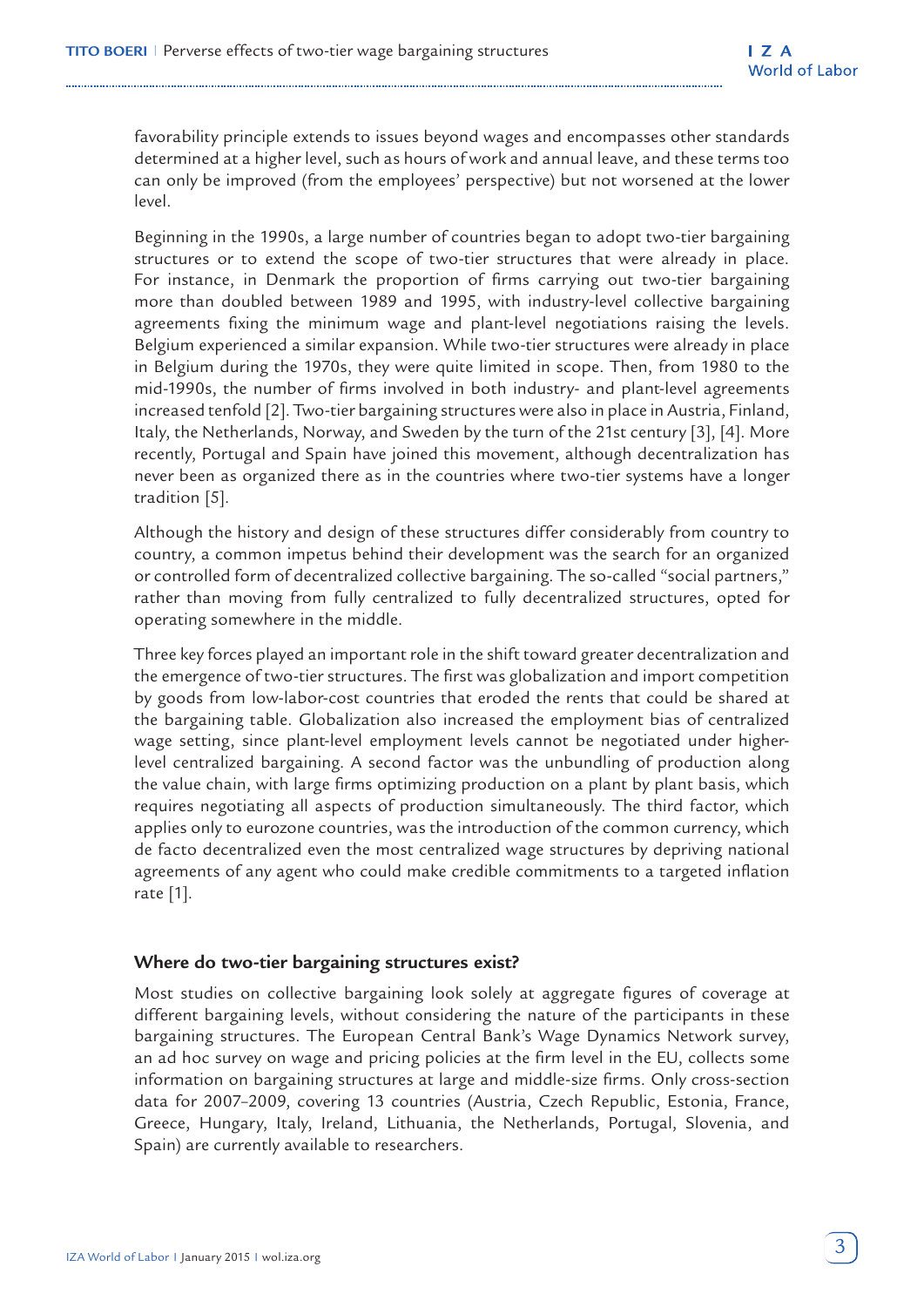#### **The coverage of collective bargaining**

The *coverage* of collective bargaining refers to the percentage of the eligible workforce employees with bargaining rights—whose contract is regulated by the relevant collective agreement. It often exceeds the *union density rate*, that is, the fraction of workers who are members of trade unions. In this case, reference is made to the *excess coverage* of collective bargaining.

The survey data suggest that at the outset of the Great Recession two-tier bargaining was particularly relevant in France, Greece, Italy, Spain, and Portugal, where, on average, about 90% of employers reported that they were constrained in making downward wage adjustment by higher-level, multi-employer collective wage agreements. Between 6.7% and 44.2% of firms carry out plant-level bargaining on top of multi-employer agreements [1]. In other words, there was no stand-alone plant-level bargaining in these countries at the time of the survey. This possibility was introduced recently in Greece (2011), Portugal (2011), and Spain (2012) under conditions set by the Troika, while France and Italy recently increased the scope for exemptions from national collective bargaining agreements to allow lower-level agreements that may worsen the position of workers (for example, by lowering wages with respect to levels set under multi-employer agreements).

What kinds of firms carry out plant-level bargaining on top of multi-employer agreements in these countries? As suggested by Figure 1, these firms are larger than the typical business unit, probably because small firms are either not unionized or the unions are not strong enough to impose a second level of bargaining that improves on the national or industry-level wage agreements. This size effect may also explain why plant-



Figure 1. Coverage of plant-level bargaining in two-tier systems varies by firm size,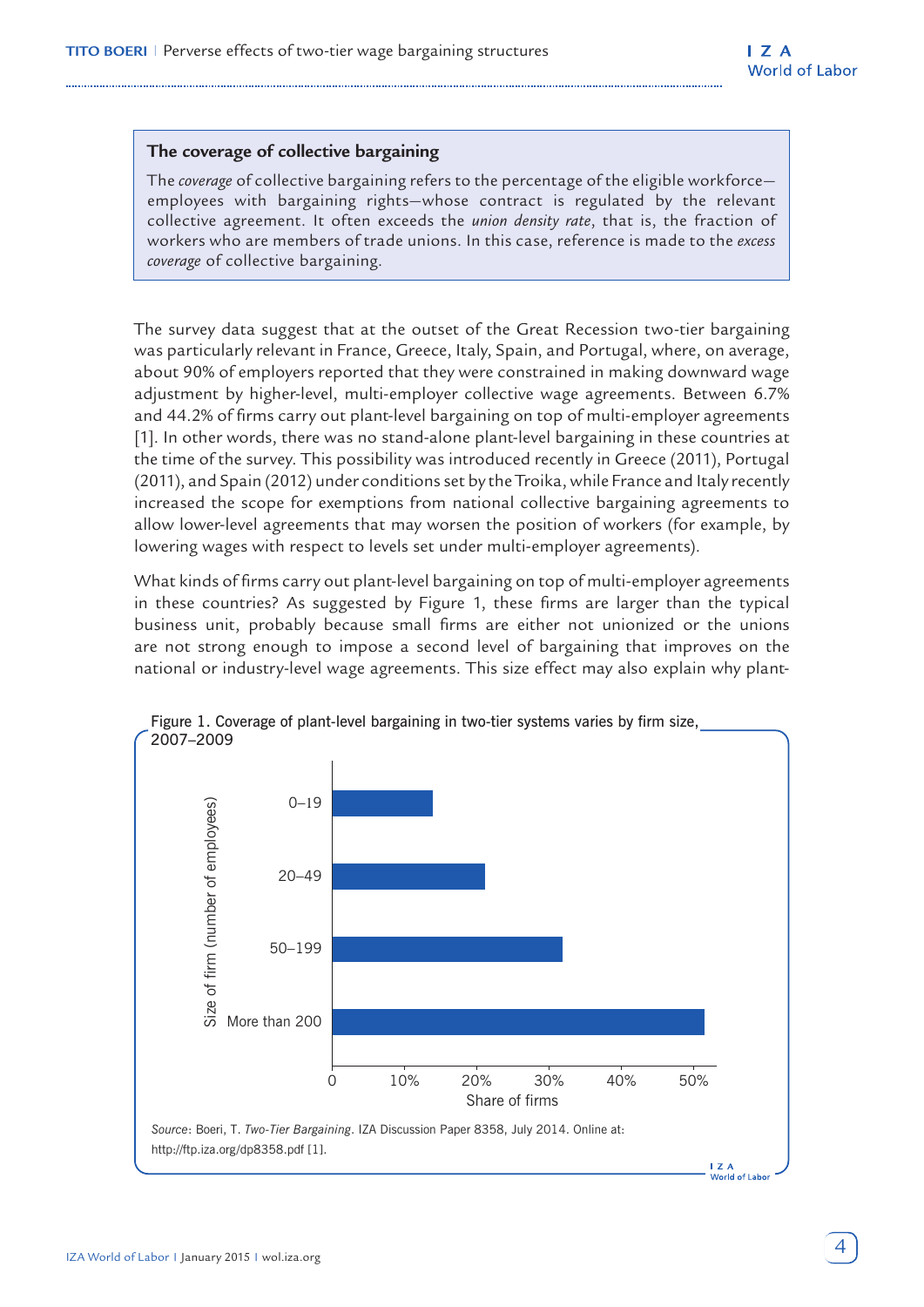level bargaining agreements are concentrated in energy and manufacturing (Figure 2). Employers obviously have no incentive to sit at a decentralized bargaining table when the outcome can only add to the wage scale already imposed by higher levels of bargaining. True, in some cases a claim can be made that a reduction in pay compared with the national or industry-level agreement can support the interests of the workers involved (satisfying the favorability principle), but it is always a risky proposition for employers of firms that are not close to bankruptcy to challenge contractual minima imposed by higher bargaining levels.



#### **Behavior during the Great Recession**

In the Wage Dynamics Network survey, which in most countries was carried out at the beginning of the Great Recession of 2008–2009, firms were asked how they would reduce labor costs, whether by cutting hours, wages (either the base wage or bonuses), or employment (either temporary contracts or permanent contracts). The responses indicate that firms carrying out plant-level bargaining within two-tier bargaining systems do not behave much differently from firms whose employers confine themselves to applying national or industry agreements without further bargaining at the decentralized level.

The firms applying plant-level agreements on top of multi-employer agreements adjust employment more than wages or hours in response to adverse shocks, unlike firms that have no collective bargaining at all. In particular, about 60% of firms involved in two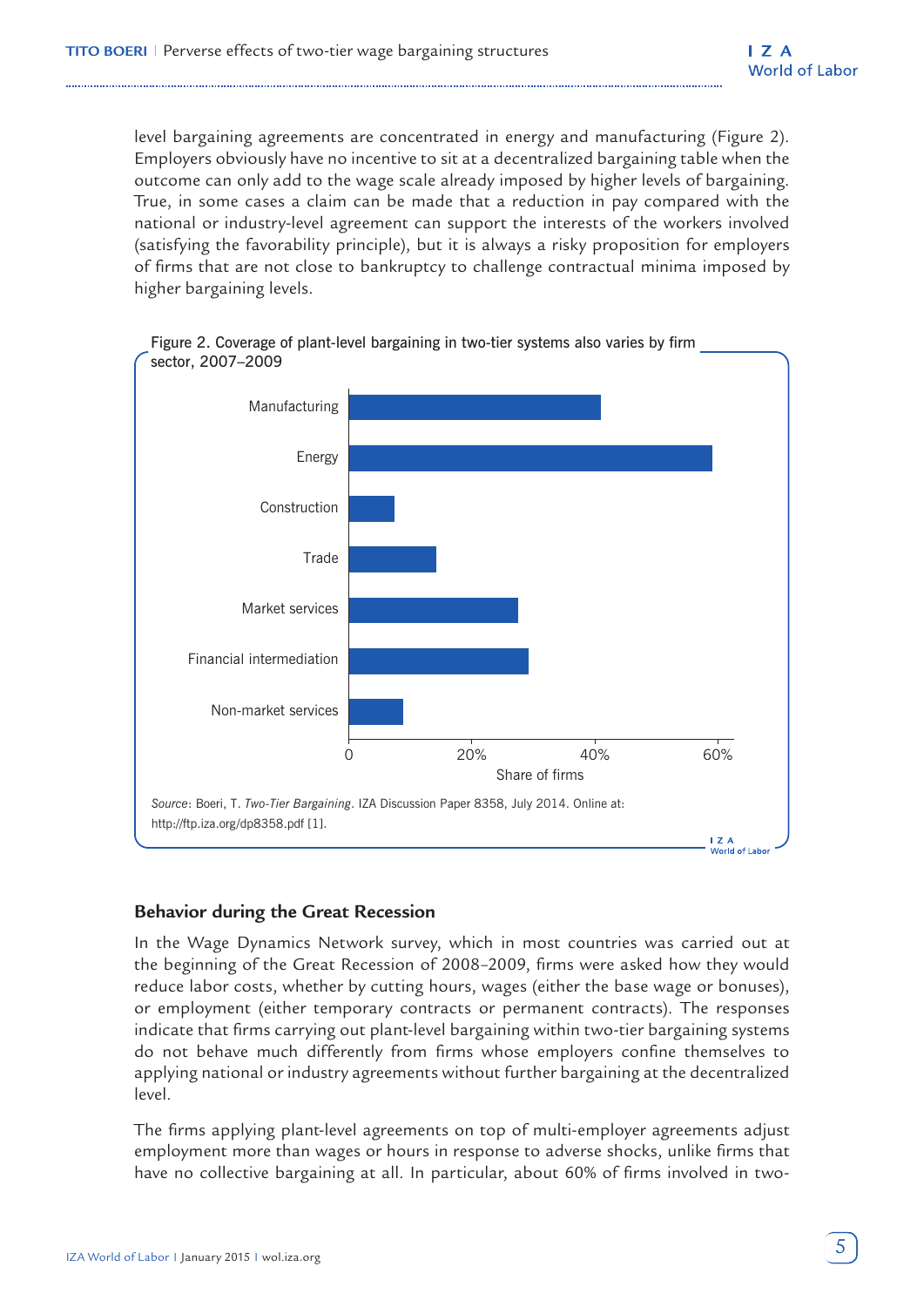tier bargaining adjust mainly employment, just like firms involved only in multi-employer bargaining. By contrast, firms where bargaining presumably takes place only at the individual firm level adjust mainly wages in response to adverse shocks (Figure 3) [1]. These findings, which are robust to controls for country, industry, and size of firms, suggest that plant-level bargaining in two-tier regimes is inefficient in that it does not allow wage concessions to be traded for employment security, as in the case of standalone plant-level bargaining.

#### **Efficient bargaining**

*Efficient bargaining* can be carried out only at the level of the individual firm (plant) as it involves setting both wages and employment levels.



#### Figure 3. Strategies to cut costs vary by bargaining level, 2007-2009 (percentage of firms)

The issue is that in plant-level negotiations in two-tier bargaining, wages can be adjusted only above the wage floor imposed by the multi-employer bargaining agreements. This constraint prevents lower level negotiations from agreeing to wages that are below the level established at the national, industry, or regional level. This constraint clearly reduces the scope for plant-level bargaining by shrinking the relevant range of bargaining outcomes in which wage concessions can be traded for employment concessions at the plant level. If the wage floor is sufficiently high, plant-level bargaining can improve the situation of only one party to the negotiations, the unions, while making the employer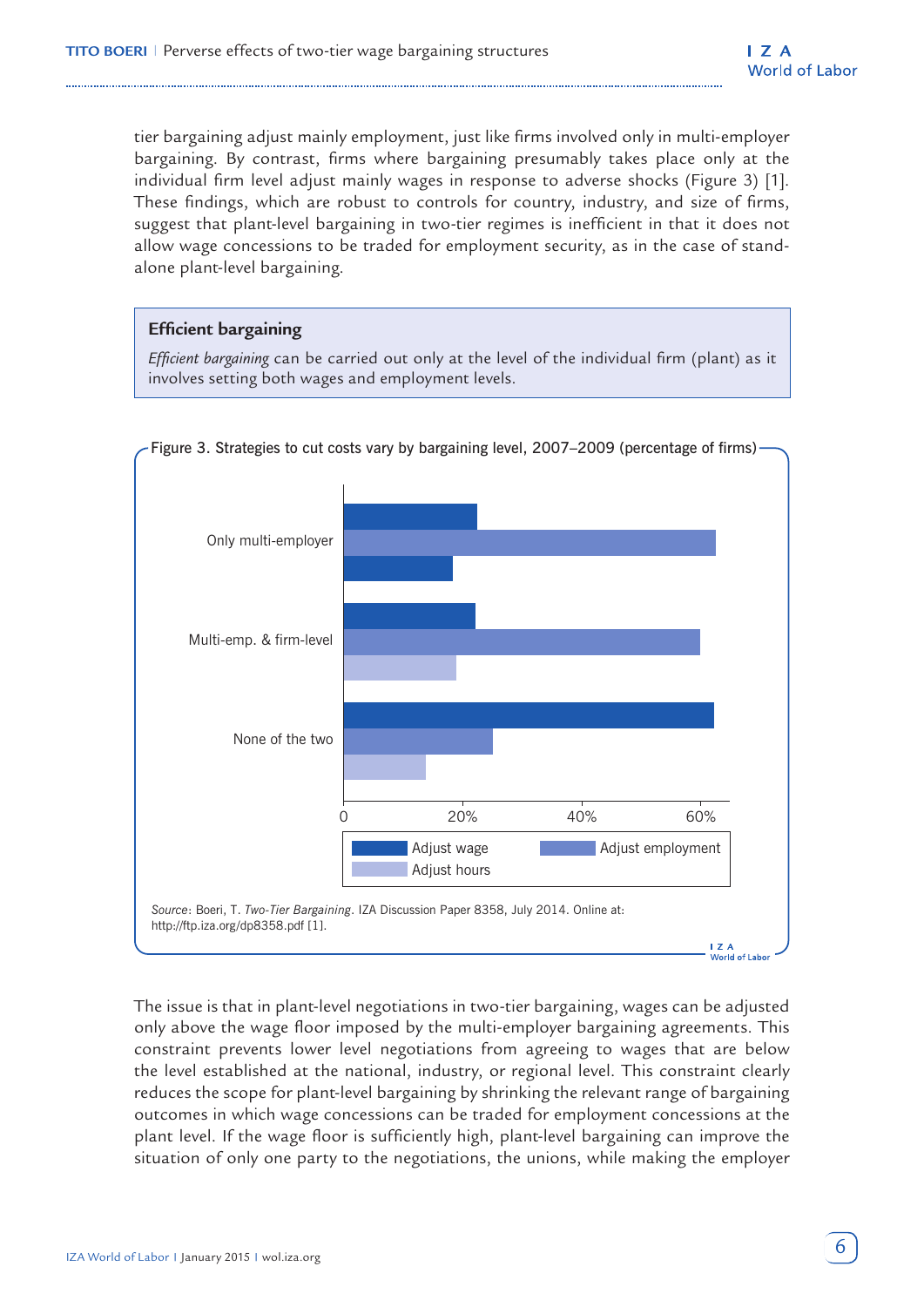worse off. If the plant-level union is sufficiently strong, it may force the employer to increase employment without cutting wages, causing profits to decline. Otherwise, plant-level negotiations will not depart from the outcomes of higher (multi-employer) bargaining levels.

Put differently, there are no efficiency gains in moving from a centralized to a two-tier bargaining regime, as the lower bargaining level cannot truly bargain over wages and thus cannot achieve the types of outcomes posited in the literature for decentralized outcomes [6], [7], [8], which feature lower wages and higher employment than the socalled right-to-manage outcomes of multi-employer bargaining over wages only. Similarly, wage floors imposed by multi-employer bargaining prevent decentralized bargaining from achieving outcomes that could help reduce gross job destruction during times of temporary negative shocks by allowing for cost reductions along the intensive margin through adjustment of hours. That is because the wage floors prevent tradeoffs between reductions in hours and monthly wages and employment concessions [9].

#### **Right-to-manage**

Under *right-to-manage*, wage bargaining is typically carried out at the multi-employer level, while employment levels are set by employers of individual firms or plants.

#### **Incidence of performance-related pay**

A key argument made for the introduction of two-tier bargaining structures was that they would allow pay and productivity to be linked more closely than is the case under pure multi-employer bargaining. The European Central Bank's Wage Dynamics Network survey data suggest that more firms that are subject to both levels of bargaining use performance-related pay practices than do firms subject only to multi-employer bargaining (Figure 4). However, the part of the wage bill that is affected by remuneration components that are linked to an individual's performance is no greater in firms that are engaged in both levels of bargaining than it is in firms that apply only higher-level agreements. Moreover, both the extensive component of productivity-related pay (fraction of firms using performance-related pay) and the intensive component (fraction of the wage affected by performance-related pay) are higher in firms applying standalone agreements.

These findings are quite striking, as two-tier regimes were, at least in principle, introduced to link productivity and pay more closely. The relatively low share of performance-related pay in overall pay in the firms engaged in two-tier bargaining may have to do with the presence of wage floors imposed by multi-employer bargaining in the two-tier structures, so that wages can be increased only over an already relatively high wage floor.

Performance-related pay cannot operate properly as an incentive device under these conditions, because employers will try to contain the potential wage drift associated with the second level of bargaining. Also working against a closer link between productivity and pay in firms under two-tier bargaining regimes is the fact that plant-level agreements in two-tier structures typically occur less frequently than industry-level agreements [10].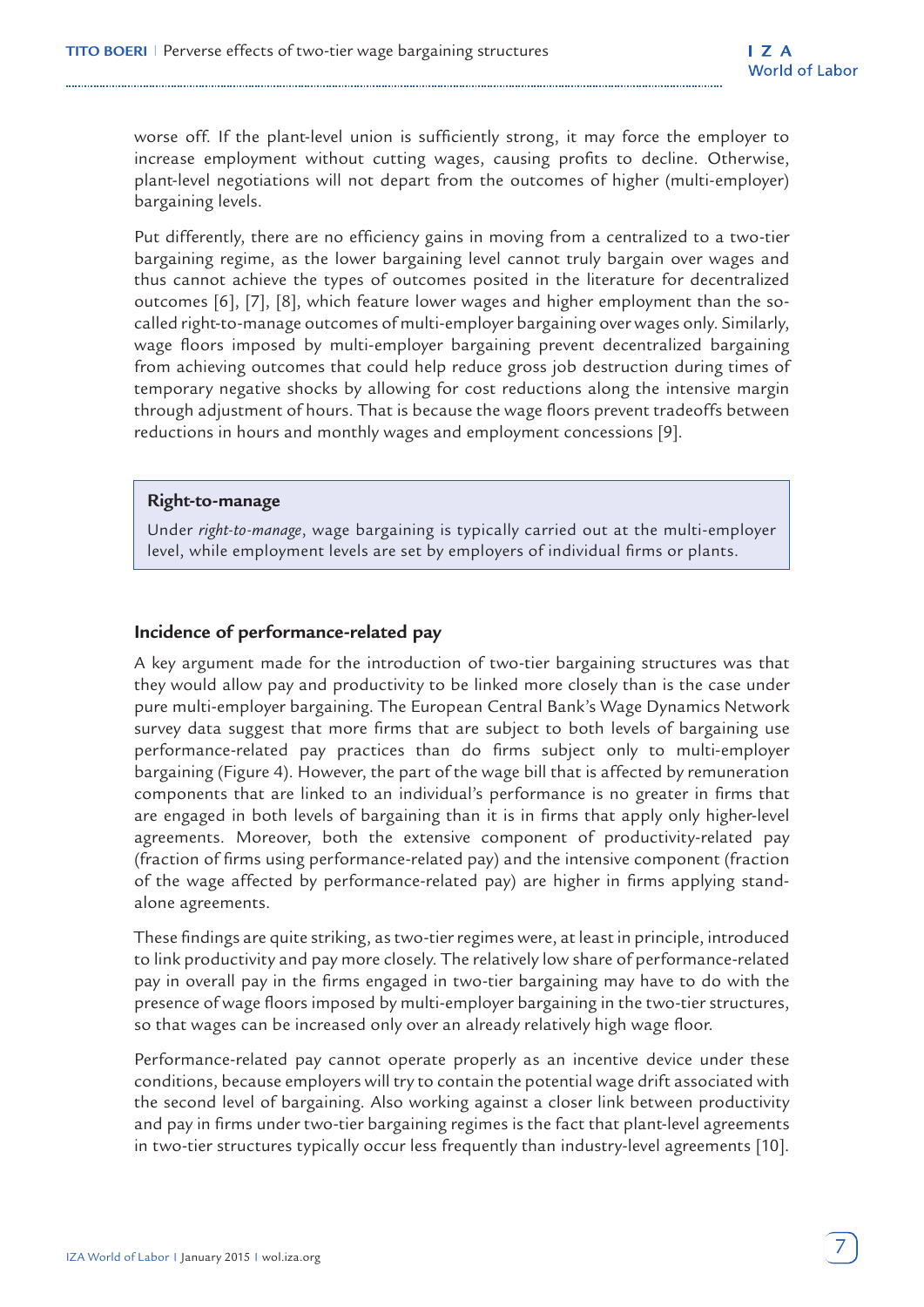

This prevents linking productivity and pay more closely by adjusting remuneration to changes in the business environment faced by firms.

#### **Wage differentials and two-tier regimes**

A final argument that is usually made in favor of two-tier bargaining structures over fully decentralized wage structures is that the two-tier structures prevent the rapid spread of wage inequalities. According to Richard Freeman, in particular, "if you want to increase inequality, you must weaken centralized collective bargaining" [11]. However, the compression of nominal wage disparities does not necessarily imply a reduction in real wage inequality, notably in countries with large productivity differentials across firms and regions. Where wage structures are compressed, such productivity differentials generate large differences in unemployment and housing costs across regions. The wage structure is then distorted as workers move from low-productivity and high-unemployment areas to high-productivity and low-unemployment areas, boosting residential costs in the new area and thus reducing real wages. When workers' living standards are properly measured, it turns out that real wage dispersion may be even larger in countries with centralized wage structures than in countries without them [12]. Even more important, such inequalities in real wages are associated with large efficiency losses, as they lead to increased unemployment and reduced output by rewarding low-productivity workers and preventing more and better quality jobs from being created in high-productivity firms.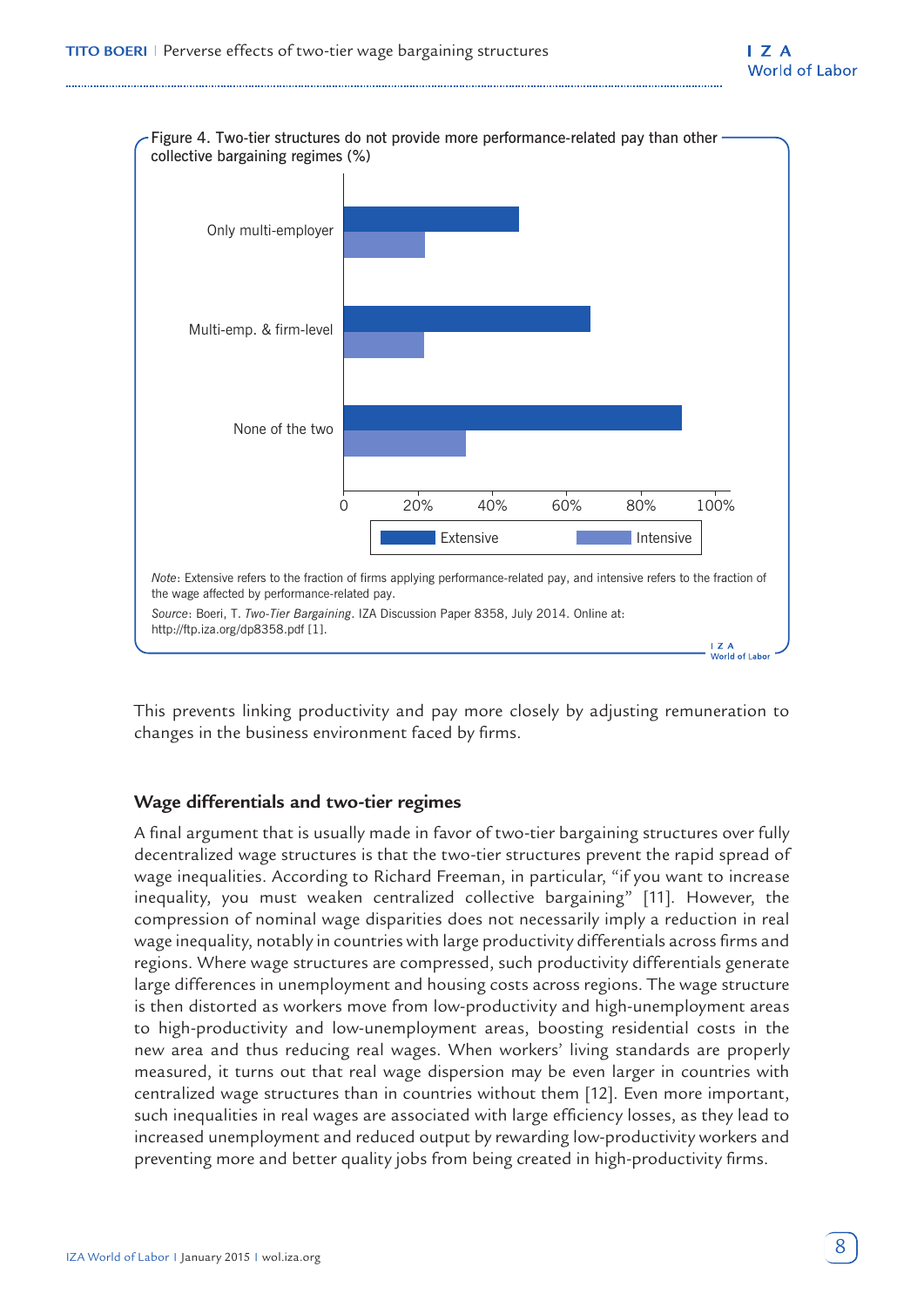#### **LIMITATIONS AND GAPS**

Firms are not randomly allocated across different bargaining regimes. Hence, the associations that are observed between bargaining regimes and firms' adjustment to shocks and the extent of performance-related pay can be interpreted only as correlations. However, the findings are robust to controls for the factors that are likely to play a key role in the sorting of firms across bargaining regimes (country, industry, and size). To identify a causal effect of the bargaining structure on a firm's adjustment to shocks and the extent of performance-related pay would ideally require combining cross-sectional data and time series observations on firms and identifying the effects of two-tier bargaining by exploiting some exogenous variation in the bargaining regime.

#### **SUMMARY AND POLICY ADVICE**

Overall, the case for two-tier bargaining is not very strong, but the reasons are only partly related to external competitiveness. The real issue is that these structures do not allow for the microeconomic flexibility in wage setting, employment, and hours adjustment that they were supposed to achieve, and they do not seem to enhance productivityrelated pay.

A better design for collective bargaining might be a structure in which plant-level bargaining, wherever it occurs, prevails over higher bargaining levels and where industrylevel or national bargaining holds only on a subsidiary basis—that is, where it is limited to firms that do not engage in collective bargaining at the plant level. Excessive wage inequality associated with monopsonistic power of employers can be reduced, in this context, by statutory minimum wages that are set at a level that does not have strong negative effects on employment.

Compressing nominal wage structures through national agreements may instead distort incentives, increase unemployment, and paradoxically increase the dispersion of living standards among workers. It is better that national agreements specify wage rules, rather than wage levels, allowing wages to differ according to performance in each individual firm.

#### **Acknowledgments**

The author thanks an anonymous referee and the IZA World of Labor editors for many helpful suggestions on an earlier draft. This paper draws on many of the findings in [1].

#### **Competing interests**

The IZA World of Labor project is committed to the *IZA Guiding Principles of Research Integrity*. The author declares to have observed these principles.

© Tito Boeri